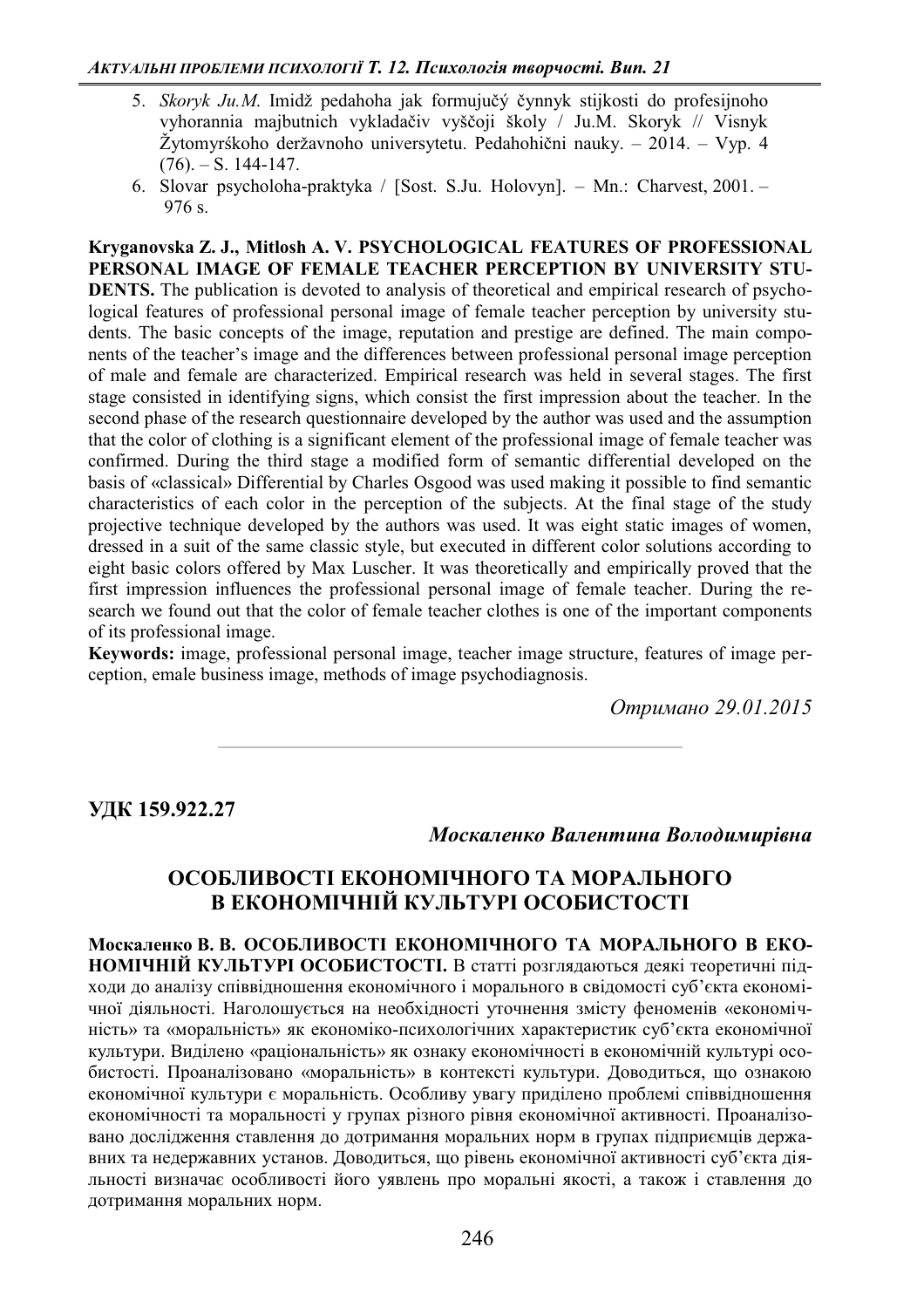Ключові слова: економічність, моральність, економічна культура особистості, раціональність співвідношення економічності і моральності, економічна активність, ставлення до дотримання моральних норм.

Москаленко В. В. ОСОБЕННОСТИ ЭКОНОМИЧЕСКОГО И НРАВСТВЕННОГО В ЭКОНОМИЧЕСКОЙ КУЛЬТУРЕ ЛИЧНОСТИ. В статье рассматриваются некоторые теоретические подходы к анализу соотношения экономического и нравственного в сознании субъекта экономической деятельности. Акцентируется внимание на необходимости уточнения содержания понятий «экономическое» и «нравственное» в анализе экономической культуры личности. Выделено рациональность как характеристику « экономического» в экономической культуре личности. В контексте культуры анализируется «нравственность», показано, что нравственность является признаком экономической культуры. Особенное внимание уделено проблеме соотношения экономического и нравственного в группах различного уровня экономической активности. Анализируются исследования отношения к соблюдению нравственных норм в группах предпринимателей государственных и негосударственных учреждений. Доказывется, что уровень экономической активности субъекта деятельности определяет особенности его представлений о моральных качествах и отношение к соблюдению нравственных норм.

**Ключевые слова:** экономическое, нравственное, экономическая культура личности, рациональность, соотношение экономического и нравственного, экономическая активность, отношение к соблюдению нравственных норм.

Актуальність проблеми. Зміни, які відбуваються в сучасному суспільстві за останні десятиліття, зокрема, зміна відносин суспільства і підприємництва, активізують особливий інтерес до проблеми співвідношення економіки і моралі як в суспільстві, так і в діяльності окремої особистості.

Як відомо, ще М. Вебер, визначаючи етичний кодекс протестантизму, підкреслював важливість і необхідність для «людини економічної» моральних рис. Підкреслюючи головну роль людського менталітету в розвитку духу капіталізму, основними рисами якого є наполегливість, поміркованість, пунктуальність і справедливість у всіх справах, він наголошував на важливості обов'язків, що полягають у систематичному і раціональному прагненні до законного прибутку в рамках своєї професії. Він підкреслював, що необхідною умовою існування людини ринкового типу є не тільки сама справа з її постійними вимогами, але й невід'ємність таких рис як скромність, неприйняття показної розкоші і марнотратства. Перехід від опікуючого суспільства з мінімальними соціальними гарантіями до суспільства ринкових відносин вимагає від особистості високої економічної культури, яка означає, перш за все, її ініціативність та відповідальність в економічній діяльності. В останні роки в нашій країні з'явився принципово новий погляд на взаємозв'язок економіки і етики. Суспільна думка надає все більшого значення моральності економічних суб'єктів. Це пов'язано із захистом благополуччя, безпеки і здоров'я великих груп людей. В результаті цього в наукових дослідженнях, які є відображенням існуючої економічної і соціальної реальності, відбувається зміна наголосів у співвідношенні економіки і моралі: підкреслюється, що економічна діяльність не може бути етично нейтральною. Економічна діяльність повинна сприяти процвітанню суспільства. Науковці в своїх дослідженнях підкреслюють, що економічна ціль (задоволення потреб людини) є в тій же мірі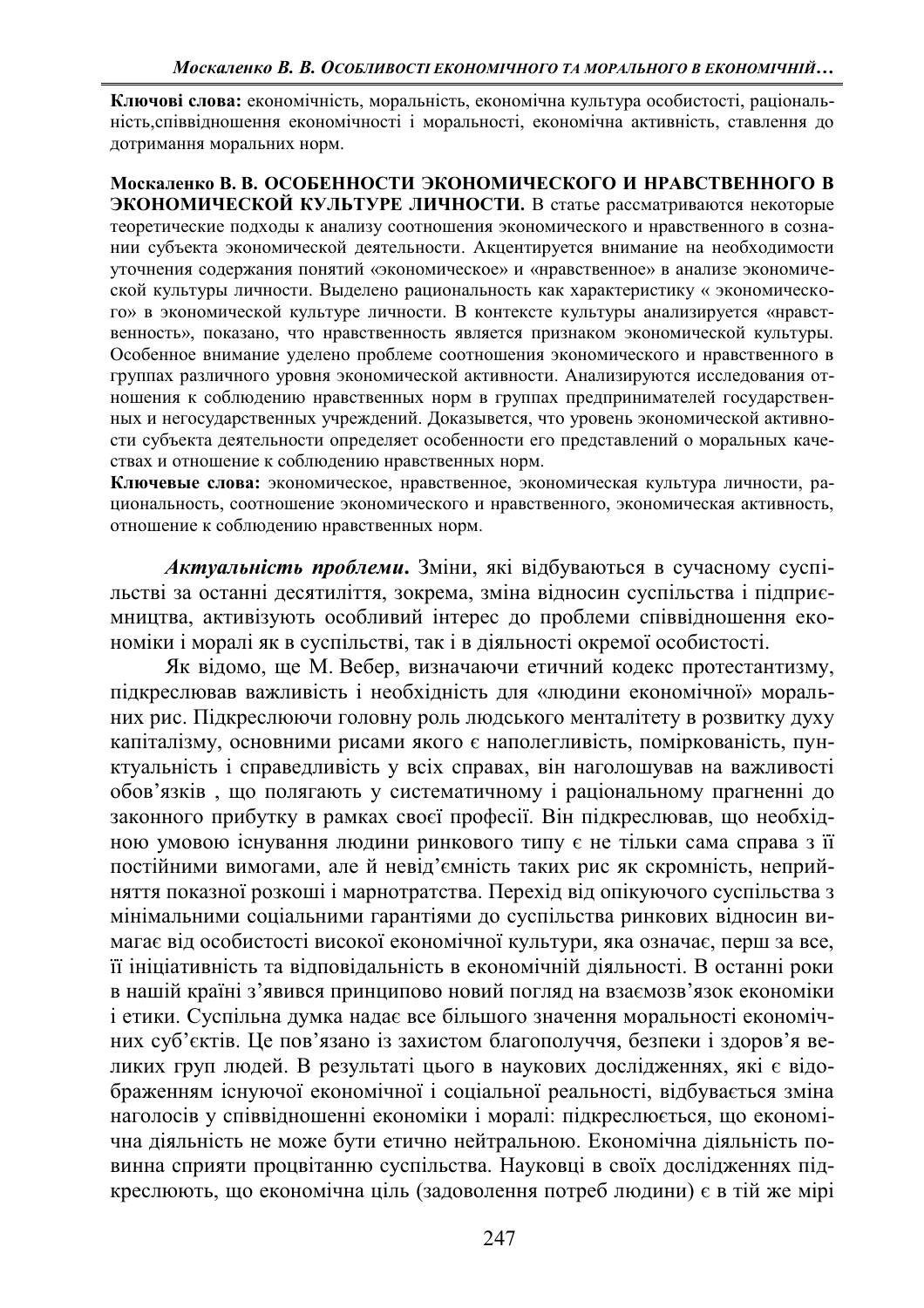моральною, що й економічно вигідною. Проголошуючи необхідність жорсткого контролю над бізнесом, вони доводять, що в умовах гострої конкуренції це сприяє тому, що порушення моральних норм стає економічно недоцільним [4]. Дослідження сутності економічної культури особистості, закономірностей її становлення, зокрема й аналіз співвідношення економічності і моральності в культурі, є важливим у створенні практик економічного виховання громадян і є вельми актуальною проблемою сьогодення.

Ступінь дослідження проблеми. Погляд на духовну, етичну регуляцію економічної активності завжди існував у суспільній свідомості людства. 3 середини XX ст. проблема етичного і економічного стає однією з актуальніших в наукових дослідженнях. Новий погляд в суспільній думці на співвідношення економіки і моралі, який зумовлено зростаючим впливом великого бізнесу на благополуччя людей, мав своїм наслідком зміну законодавчої бази багатьох розвинутих країн, яка жорстко встановлює контроль за дотриманням моральних норм в економічній сфері суспільства. В зарубіжній літературі дослідження з проблеми етичності бізнесу почали здійснюватись в 60-х роках, а в 80-і рр. набули значних поширень. Результатом наукових дискусій стало прийняття в багатьох країнах Заходу етичних кодексів, введення учбових програм та створення спеціальних комітетів по додержанню етичних норм у великих компаніях. В деяких з них було введено в штат уповноважених з корпоративної етики, однією з функцій яких передбачено нагляд за здійсненням в корпораціях програм з етики.

Усвідомлення значення моральних норм у здійсненні економічної діяльності сучасною вітчизняною бізнесовою елітою, можна сказати, тільки-но починається. Причиною початкового, недостатньо сформованого етапу становлення етичного бізнесу в нашій країні є невеликий за проміжком період існування ринкової економіки, протягом якого, по-перше, ще не склались в економічній сфері сприятливі умови для розвитку підприємництва (податкові, законодавчі тощо), а, по-друге, у самої бізнесової еліти в результаті недостатнього у неї досвіду підприємництва, ще не сформувалось розуміння довгострокової економічної вигоди етичного бізнесу а також потреби у позитивній груповій ідентифікації та позитивній самооцінці, проте переважає прагнення до отримання термінової максимальної вигоди. Між тим, проблеми моральності в економічній культурі суспільства, окремих спільнот та в економічній діяльності особистості є надзвичайно актуальними в сучасних умовах нашого суспільства. Сьогодні у відповідності з теоретичними моделями моральної регуляції економічної активності, етика визнається однією з її важливих детермінант.

Найбільш розробленою галуззю знань, в якій вивчається питання зв'язку економічної діяльності з моральністю її суб'єкта є ділова етика. Ділова етика, традиційно зосереджує увагу на особливостях регуляції економічної активності, що має відношення до бізнесу.

Основою сучасних теорій ділової етики можна вважати концепцію соціальної відповідальності бізнесу. В роботі американського економіста Г. Боуена «Соціальна відповідальність бізнесмена» (1953) сформульовано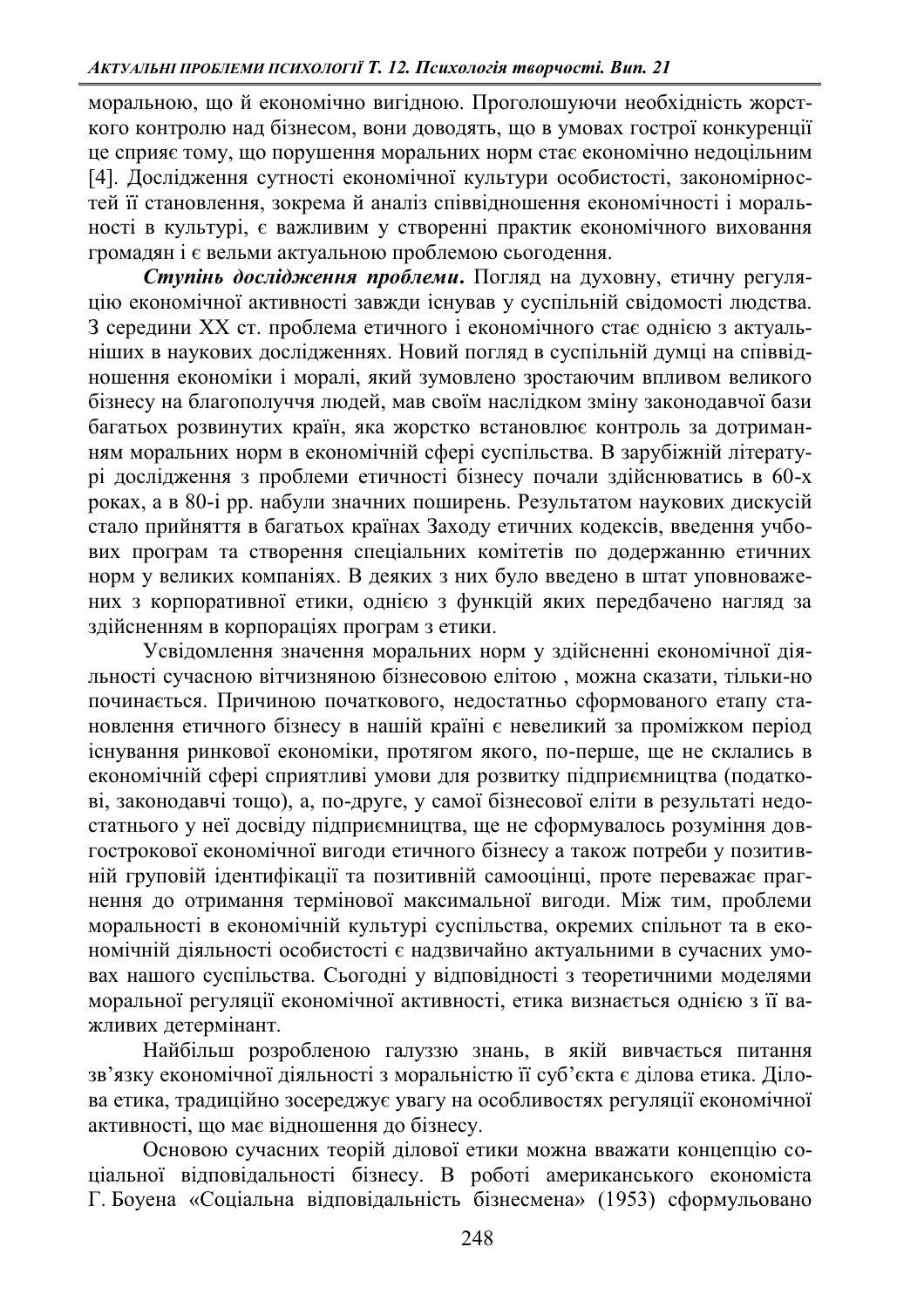доктрину соціальної відповідальності як обов'язку бізнесменів проводити ту політику, приймати ті рішення і відповідати тим напрямкам діяльності, які є бажаними з точки зору цілей і цінностей суспільства [9]. На сьогодні більшість теорій етики бізнесу є подальшим розвитком ідей Г. Боуена.

Цілком зрозуміло, що економічна сфера суспільства не обмежена діяльністю людей в сфері бізнеса, а охоплює багато інших видів економічної активності в широкому колі суспільних відносин, які відбуваються в різних сферах життєдіяльності людини. Це потребує активізації досліджень етикоекономічних проблем, які здійснюються на межі економічної психології та психології моральності. До таких суміжних галузей знань відноситься дослідження економічної культури особистості, в якій єдність «економічності» і «моральності » забезпечують ефективність існування суб'єкта економічної діяльності. Дослідження сутності економічної культури особистості, закономірностей її становлення вимагає чіткого визначення його категоріального апарату, зокрема, таких понять як «економічність» та «моральність».

**• СКОНОМІЧНІСТЬ» ЯК СТОРОНА ЕКОНОМІЧНОЇ КУЛЬТУРИ ОСОбИСТОСТІ.** ПОчнемо з визначення поняття «економічність». Оскільки феномен економічної культури стосується системи відносин «Людина – економічний світ», то його особливості визначаються системою відносин економічного простору. Зокрема, соціально-психологічні властивості особистості в умовах економічного простору можуть виявлятись через таку особливість як «економічність». В літературі йдеться про такі характеристики особистості як економічна спрямованість, ставлення до власності, «економічне Я», економічна ідентичність особистості тощо, які характеризують людину як суб'єкта економічної діяльності. В сучасній соціальній та економічній психології «економічність» виступає не тільки ознакою людини як суб'єкта економічної діяльності, але й одночасно як інституційна цінність, завдяки якій люди підтверджують прихильність до економічної сфери.

Важливим питанням у визначенні «економічності» психологічних якостей особистості є характер відображення економічної реальності в свідомості людини, який визначається не тільки особливостями економічних об'єктів, але й особливостями суб'єкта відображення. В зв'язку з цим виникає питання: чим відрізняється економічне відображення від нейтрального (якщо таке може бути)? Питання ставиться так: від чого залежить «економічність» відображення? Чи визначається «економічність» відображення об'єктами відображення (економічними об'єктами – гроші, майно, власність), або когнітивні феномени, зміст яких є «економічним», не тільки відображають реальність, породжуючись у цьому відображенні, але й продукують цю реальність. Тобто, «економічність» створюється самим відображенням? І в процесі створення саме економічної реальності самі когніції стають економічними? ти питання обговорюються в науковій літературі.

Існують різні точки зору на специфічність економічного відображення. Згідно з першою, специфічність економічного відображення визначається економічними об'єктами відображення (речі, власність, майно, гроші тощо). Так, О. Дейнека, спираючись на принципи, проголошені в психології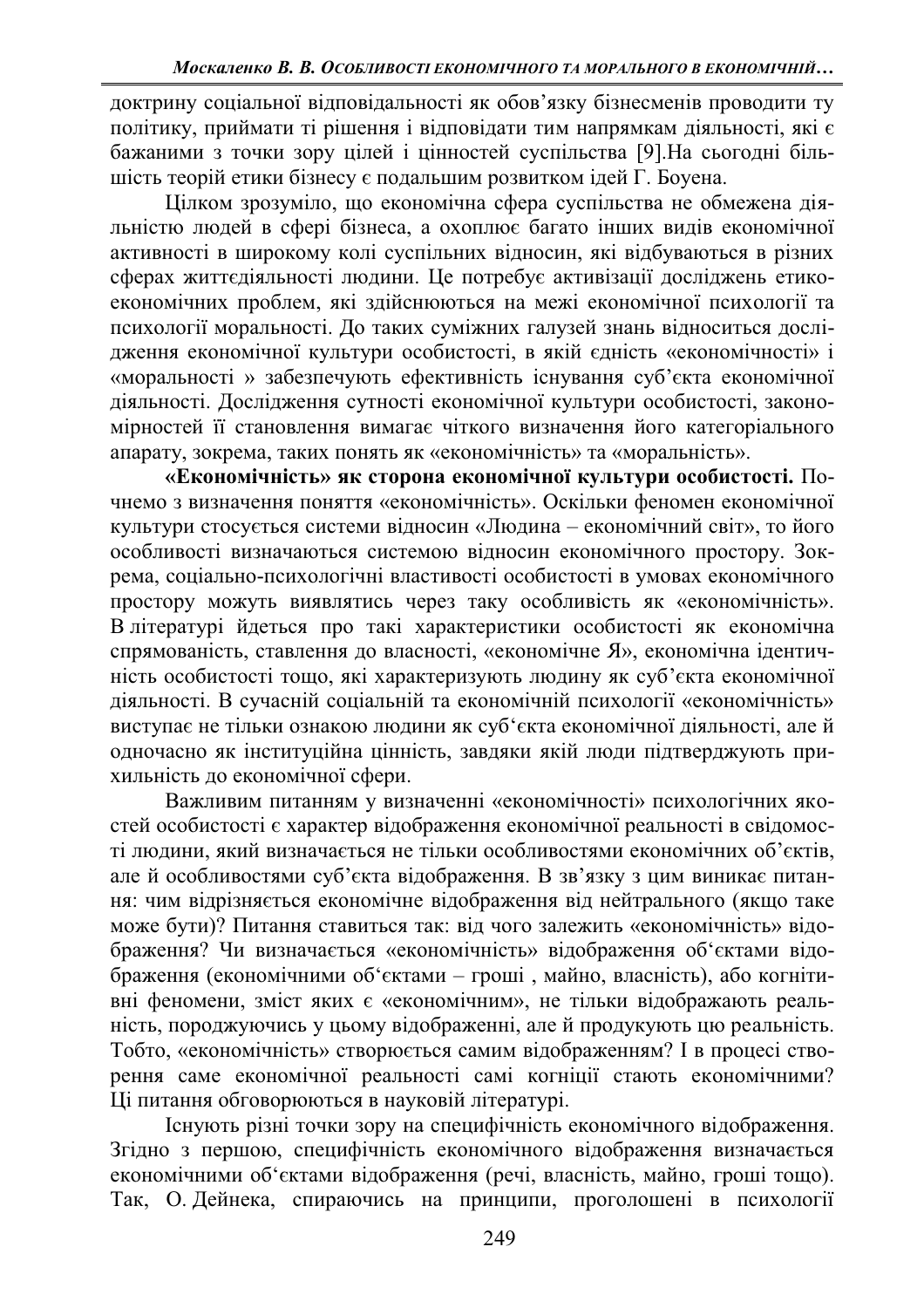Л.С. Виготським, вважає, що економічне у особистості формується об'єктним, «речовим» середовищем, детермінація якого опосередковується установками, особистісними смислами і мотивами, і як результат цього установки, особистісні смисли і мотиви набувають економічного акценту[2]. элідно з другою точкою зору, специфічність економічного відображення визначається економічними ознаками діяльності, яка за своєю сутністю (походженням) є економічною. Взаємодія з об'єктивним світом виходить за рамки економічної діяльності, але дозволяє засвоювати економічний досвід опосередковано. У взаємодії з об'єктивним світом перш за все відображається праця, що вкладена в ці об'єкти, а також їх ціна і вартість, суб'єктивна корисність, функціональність, престижність, духовність, символізм. Тому відображення (свідомість) імпліцитно наділено економічним змістом, оскільки воно виводиться з процесу праці (О.М. Леонтьєв) [5]. Третя точка зору полягає в тому, що відображення набуває економічної якості завдяки формуванню економічного смислу, який дозволяє породжувати економічне значення у первинно нейтральних об'єктах і соціальних ситуаціях (Д.О. Леонтьєв) [6]. Ця точка зору на сутність економічного відображення спирається на положення про те, що для економічної свідомості є характерним рух від значення предмета діяльності до її економічного смислу, в якому й виявляється економічність. Тобто в цьому разі «економічність» в економіко-психологічних характеристиках особистості, які визначають її економічну культуру, визначається внутрішніми детермінантами особистості. Суть цих детермінант в тому, що відображення набуває економічної якості завдяки формуванню економічного смислу, який дозволяє породжувати економічне значення у первинно нейтральних об'єктах і соціальних ситуаціях.

Оскільки сутністю економічного смислу є орієнтація на особисту вигоду і оптимізацію корисності, то ця сутність економічного смислу може вважатись критерієм «економічності». Наприклад, на кристал алмазу (брильянту) можна дивитись з різних сторін: як на художній витвір і як на товар, який оцінюється каратами. На гроші можна дивитись з точки зору їх колекційної значимості і з точки зору вартості, яку можна збільшувати. Отже, економікопсихологічні якості людини залежать від її здатності бачити економічний смисл у об'єктах, які самі по собі є нейтральними.

Диференціація значень і смислів дозволяє визначити специфіку виявлення «економічності» особистості на відміну від виявлення «економічності» свідомості. Для економічної свідомості є характерним рух від значення предмета діяльності до його економічного смислу. Для економічного виявлення особистості економічний смисл передує економічному значенню діяльності. Для особистості економічне значення об'єкта немов «випливає» із економічного смислу. В економічній свідомості первинно нейтральне значення  $\overline{6}$ 'єкта втілюється в економічний його смисл, а у особистості – економічний смисл є первинним і знаходить своє втілення в економічних значеннях реальності, а потім і в самій реальності.

Розуміння сутності економічної культури особистості передбачає визначення не тільки «економічності», але й другої сторони феномену економі-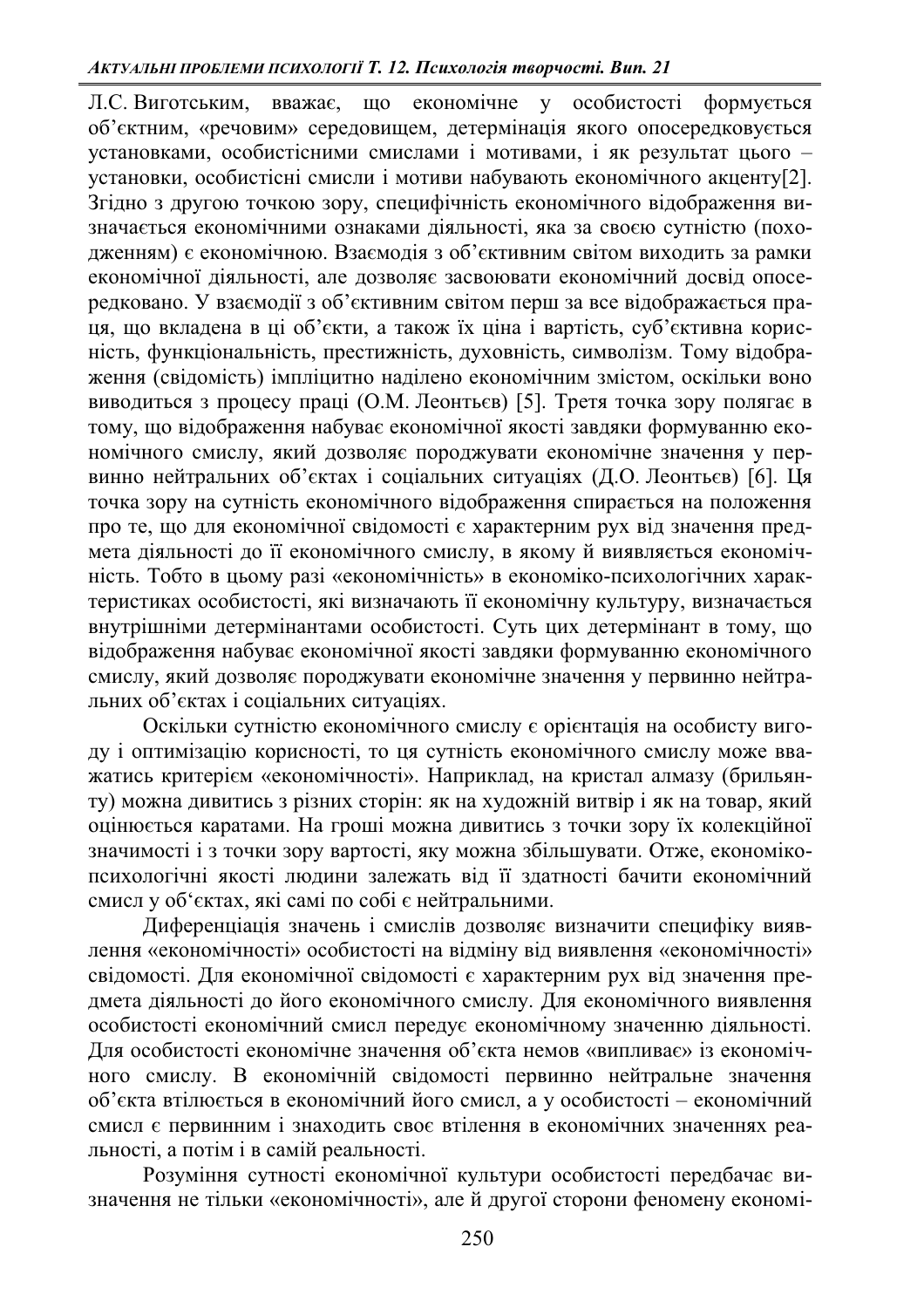чної культури, а саме «культурного», яке в цій зв'язці єдиного феномену ототожнюється нами як «моральне». Спробуємо пояснити це наступним чином.

«Моральність» як сутнісна характеристика економічної культури **ɨɫɨɛɢɫɬɨɫɬɿ**əɤ ɜɿɞɨɦɨ ɤɭɥɶɬɭɪɚ ɜɡɚɝɚɥɿ ± ɰɟ ɬɟɳɨ ɫɬɜɨɪɟɧɨ ɥɸɞɢɧɨɸɿ ɽ основою її існування. Виникає питання: чи все те, що створено людиною, є культурою, або - чим відрізняється поняття «культура» від поняття «суспіль- $\epsilon$ тво», адже культура – це теж суспільство? Є багато визначень поняття «культура». Ми виходимо з того, що в понятті «культура» акцент зроблено на  $i$ еторичності суспільства, на тому, що воно у своєму статичному зрізі є певним конкретно-історичним етапом розвитку людства, в якому «напрацювання» людства представлено у формах, які втілюють узагальнену діяльність людей, завдяки чому здійснюється зв'язок поколінь і зберігається історія. Таку діяльність об'єктивовано лише в тих суспільних формах, які слугують збереженню людської спільноти а також зв'язкам з людьми наступних поколінь. Якщо б це було не так, то історія людства обірвалася б. Тому ми пов'язуємо з культурою все те, що є найкращим і прогресивним у діяльності людей. В зв'язку з цим виникає питання про критерій оцінки найкращих форм людської діяльності. На нашу думку, цей критерій можливо визначити за умов спрацювання «ефекту історичної дистанції» (факт оцінюється в історичній перспективі). Стосовно культури і суспільства це розуміється наступним чином: суспільні явища стають явищами культури тільки тоді, коли вони оцінюються наступними поколіннями. Можливо цивілізація майя зникла тому, що якісь феномени суспільства не стали тими всезагальними формами діяльності, що эмогли забезпечити суспільний зв'язок не тільки всередині самого суспільства, але й з наступним поколінням? А стародавніх винахідників суспільство могло «не зрозуміти» тому, що їх винаходи не стали всезагальними формами діяльності, які забезпечили б загальний зв'язок всієї людської спільноти. Через сотні років ці відкриття були повторені іншими винахідниками, і вже за інших умов увійшли в суспільство як його культурна сторона.

Отже, найважливішою складовою економічної культури, її основним джерелом є мораль. Це пов'язано з тим, що в культурі, яка за своєю сутністю € всезагальними формами діяльності, втілюється не всякий зміст діяльності, а той, що сприяє єднанню і розвитку людської спільноти. Саме тому «культура» означає моральне, гуманне, те, що спрямовано на розвиток сутнісно людського, родового. Культура за своїм призначенням об'єктивно втілює в собі можливість прогресивної діяльності. Тому важливо підкреслити, що в самих предметах економічної культури, які привласнює особистість в процесі економічної соціалізації, втілено не всякі можливості, а ті, що мають прогресивну спрямованість. Це пов'язано з тим, що історичний досвід, який існує в формах загальної діяльності (формах культури), втілює в собі прогресивний зміст. «Самі по собі, – пише В.Г. Табачковський, - функційні характеристики предмета культури, що репрезентують його «специфічне практичне призначення», не є антигуманними завдяки своїй орієнтації на «зручне буття», бо в них «згасає» не всякий, а позитивний зміст попереднього досвіду людської діяльності з перетворення природи, суспільних структур і відносин і самого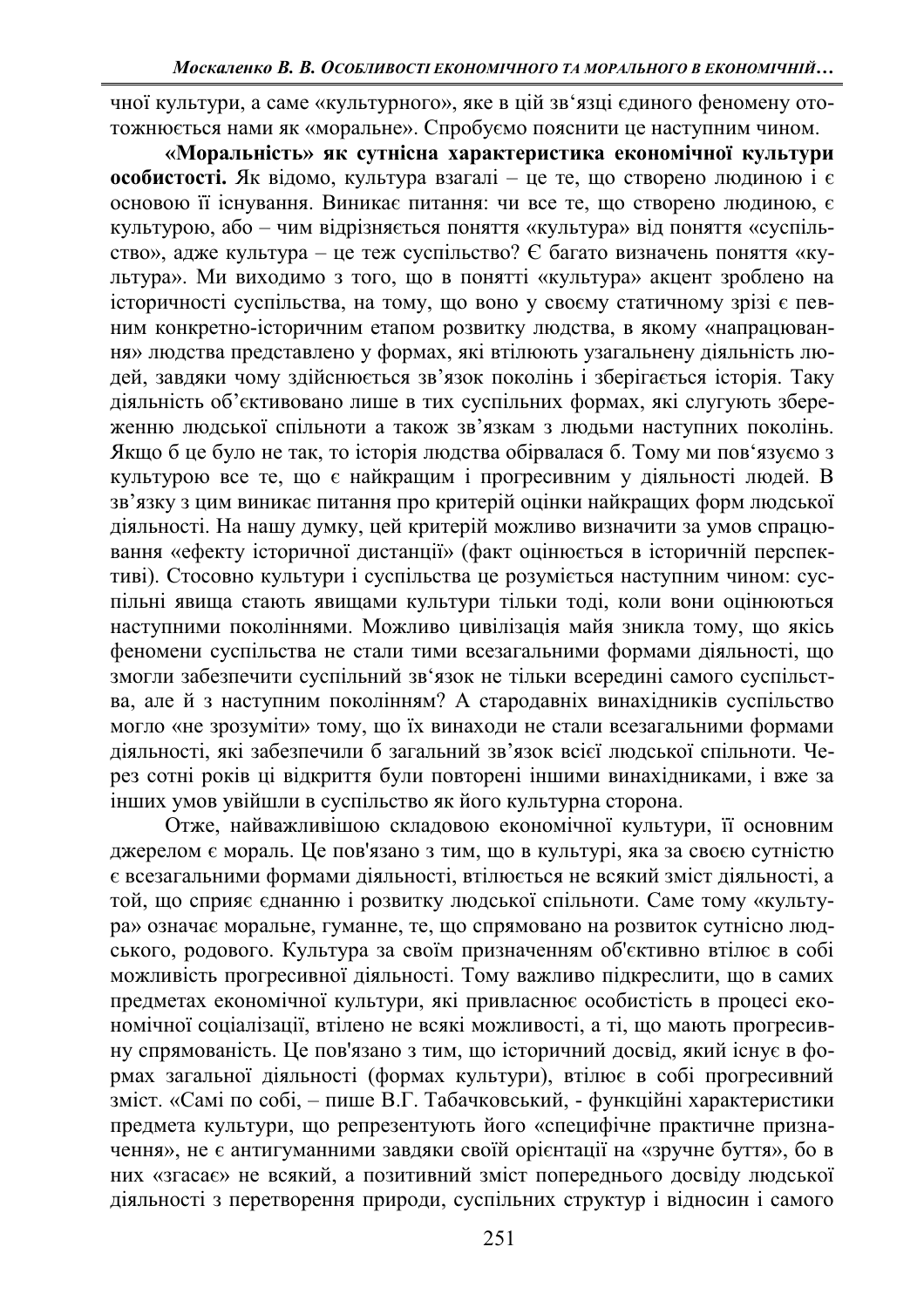суб'єкта діяльності, той зміст, що набуває статусу загальності» [3]. Інша справа у тому, що реалізація можливостей прогресивного змісту предметів економічної культури, їх перетворення у реальність індивідуального буття залежить як від конкретно-історичних форм діяльності людини, яка засвоює культуру, так і від індивідуально-психологічних особливостей людини, яка здійснює цю діяльність.

Існують єдині моральні принципи, які зумовлюють поведінку людей як у сфері господарювання, так і в сфері людських відносин в цілому. Соціальɧɨ-ɟɤɨɧɨɦɿɱɧɿɭɦɨɜɢɫɭɫɩɿɥɶɫɬɜɚɜɿɞɞɡɟɪɤɚɥɸɸɬɶɫɹɭɜɿɞɩɨɜɿɞɧɨɦɭɟɤɨɧɨɦɿ чному типі особистості. Зокрема, підприємницький тип особистості, що детерміновано сучасними умовами ринкової економіки, в ідеалі вимагає таких економіко-психологічних властивостей особистості, в яких «економічність» гармонічно поєднується з «моральністю». Провідні цінності ринкової ідеології полягають у знятті багатьох обмежень для активної і підприємливої особистості. Свобода – важливий ресурс особистості. Щоб забезпечити цей ресурс потрібна також інша сторона людських відносин – норми і обов'язки, що реалізуються завдяки відповідальності. Істинна моральність починається тоді, коли людина, відчуваючи в собі силу, енергію, надлишок розуму і волі, починає діяти на благо суспільства і людей. Саме такі дії захищають суспільство і окремого індивіда від виродження людського роду і ведуть до позитивних наслілків [10].

Отже, визначення сутності економічної культури особистості вимагає аналізу особливостей таких її сторін як «моральність» та «економічність» а також дослідження співвідношення цих сторін в економіко-психологічних характеристиках особистості, в яких виявляється її економічна культура. Са-**N** Take співвідношення може бути визначеним як критерій рівня економічної культури особистості

**Співвідношення економічного і морального в економічній культурі особистості.** Проблема співвідношення економічного і морального в економічній культурі особистості пов'язана, в першу чергу, з дослідженнями чинників виникнення «внутрішнього морального конфлікту» суб'єкта економічної діяльності в умовах ринкової економіки сучасного суспільства. Російський соціальний психолог О.П. Вяткін, досліджуючи трансформацію «Я-концепції» в умовах ринкової економіки, виявив існування дисонансу між етичним і економічним в актуальному «Я» суб'єктів економічної діяльності [1].

Науковцями Інституту психології Російської академії наук в результаті дослідження у представників бізнесу особливостей образів морального «Яідеального» і «Я-реального» було доведено, що існує яскраво виражений дисонанс між етичним і економічним в актуальному «Я» особистості. Про це, зокрема, засвідчила виявлена ними невідповідність когнітивного і поведінко**вого компонентів відносин моральності особистості** [4, с. 348]. Ця невідповідність була визначена як «внутрішній моральний конфлікт», який розуміється як різниця між отриманими показниками «Я-реальне» і «Я-ідеальне». Підтвердили також існування дисонансу між етичним і економічним у свідомості підприємців А. Л. Журавльов та А. Б. Купрейченко. Ними проводилось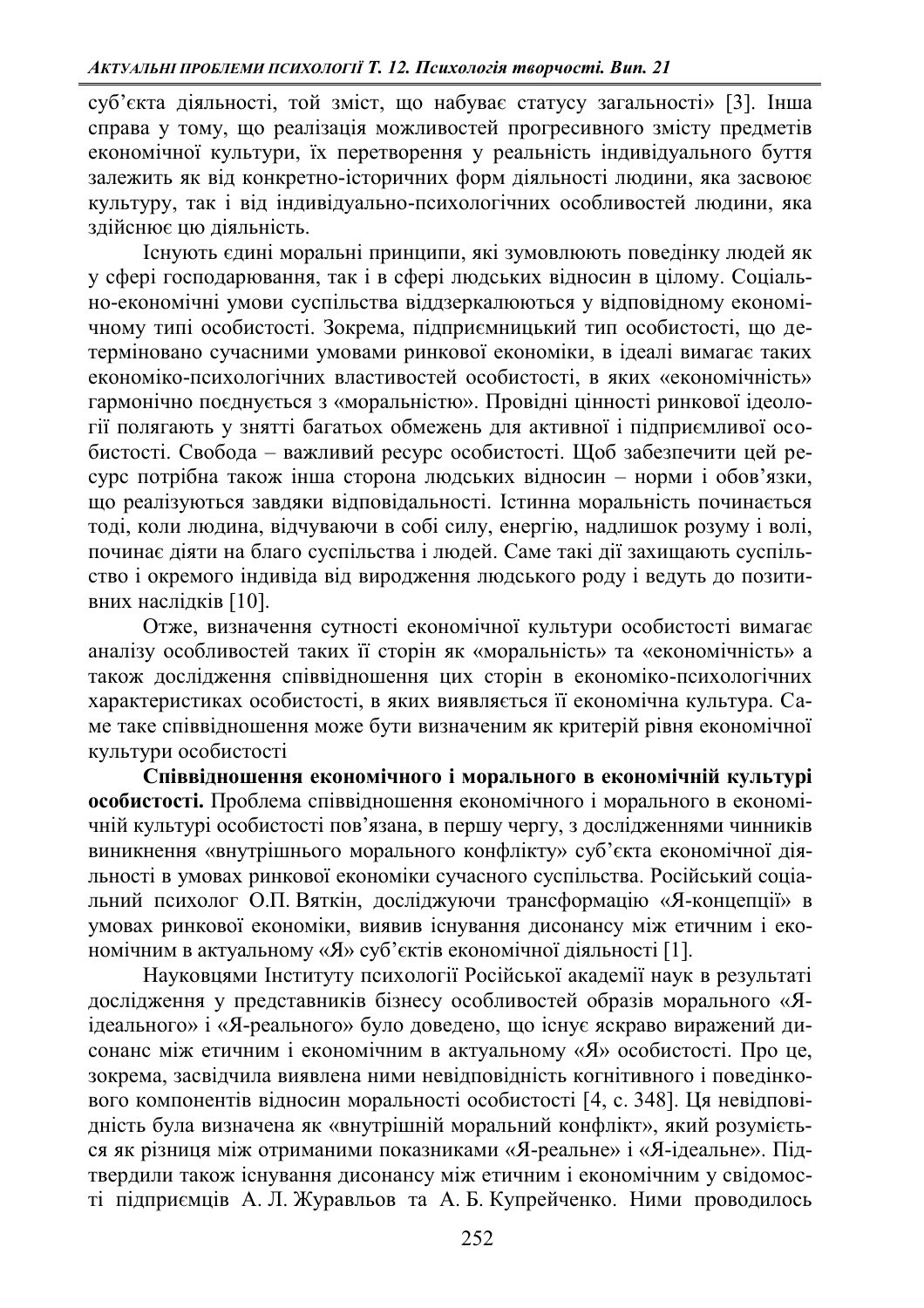опитування серед підприємців з метою виявлення того, яке значення вони надають етичним проблемам в своїй діяльності. В ході опитування респондентам потрібно було оцінити, які саме етичні проблеми ділової взаємодії є для них найбільш актуальними. Встановлено, що основні проблеми стосуються відносин всередині організації, відносин із партнерами і державою. Кількість згадувань про моральні конфлікти у взаємодії з державними структурами, конкурентами, споживачами є незначними. Повністю відсутні згадування про проблеми моральності, що виникають у взаємодії бізнесу і суспільства, бізнесу і оточуючого середовища, бізнесу і місцевого співтовариства, бізнесу і ЗМІ. Було відмічено, що сучасні підприємці мало задумуються про моральну сторону взаємовідносин зі споживачами, представниками суспільства та оточуючого середовища.

В результаті цього дослідження було зроблено висновок, що моральні конфлікти згадуються підприємцями рідко тому, що конфлікти сприймаються як вимушений, постійно діючий негативний фактор із-за занадто великої психологічної дистанції з представниками суспільства, місцевого співтовариства, представниками ЗМІ [4, с. 336]. Крім того, відносини з цими спільнотами здійснюються як міжгрупова взаємодія, яка є знеособленою. Для такого рівня відносин є характерним психологічне явище, що називається «дифузісю відповідальності». Це явище виникає у разі колективного прийняття рішення і розподіленої відповідальності (менеджер може порушити власні моральні норми, виконуючи розпорядження директорів або діючи у відповідності з етичною політикою конкретної фірми), коли особистість діє від імені та за дорученням і в інтересах деякої групи. Загалом, для підприємців більш значимими є моральні проблеми на рівні міжособистісних відносин. Між тим, вони часто опиняються у ситуації, коли їх економічна діяльність розходиться з власними моральними переконаннями, що спричиняє стресогенний фактор. Ці стресогенні фактори визначаються особливостями економічної діяльності, пов'язані з великою відповідальністю за прийняті рішення і з ситуацією невизначеності.

На думку дослідників, дисонанс між етичним і економічним в свідомості суб'єктів економічної діяльності зумовлено, в першу чергу, новими економічними реаліями – новими цінностями, пріоритетами поведінки, новими економічними ролями. Ці нові реалії випереджають розвиток особистості, зокрема й свідомість. Як індивідуальна, так і суспільна свідомість зберігає старий світогляд, цінності і пріоритети, що призводить до когнітивного дисонансу.

Питання зв'язку «економічності» і «моральності» в поведінці сучасних суб'єктів економічної діяльності має широкий аспект вивчення. Співробітниками Інституту психології Російської академії наук було розроблено методику вивчення змістовної сторони відношень суб'єктів економічної активності з •<br>групами їх соціального оточення [4]. Справа в тім, що суб'єкти економічної активності в процесі своєї діяльності взаємодіють з представниками різних соціальних груп (сім'я, родичі, друзі, колеги, клієнти, представники державних структур і суспільства в цілому, а у етиці бізнесу їх називають «зацікавленими сторонами»), які розрізняються соціально-економічним становищем і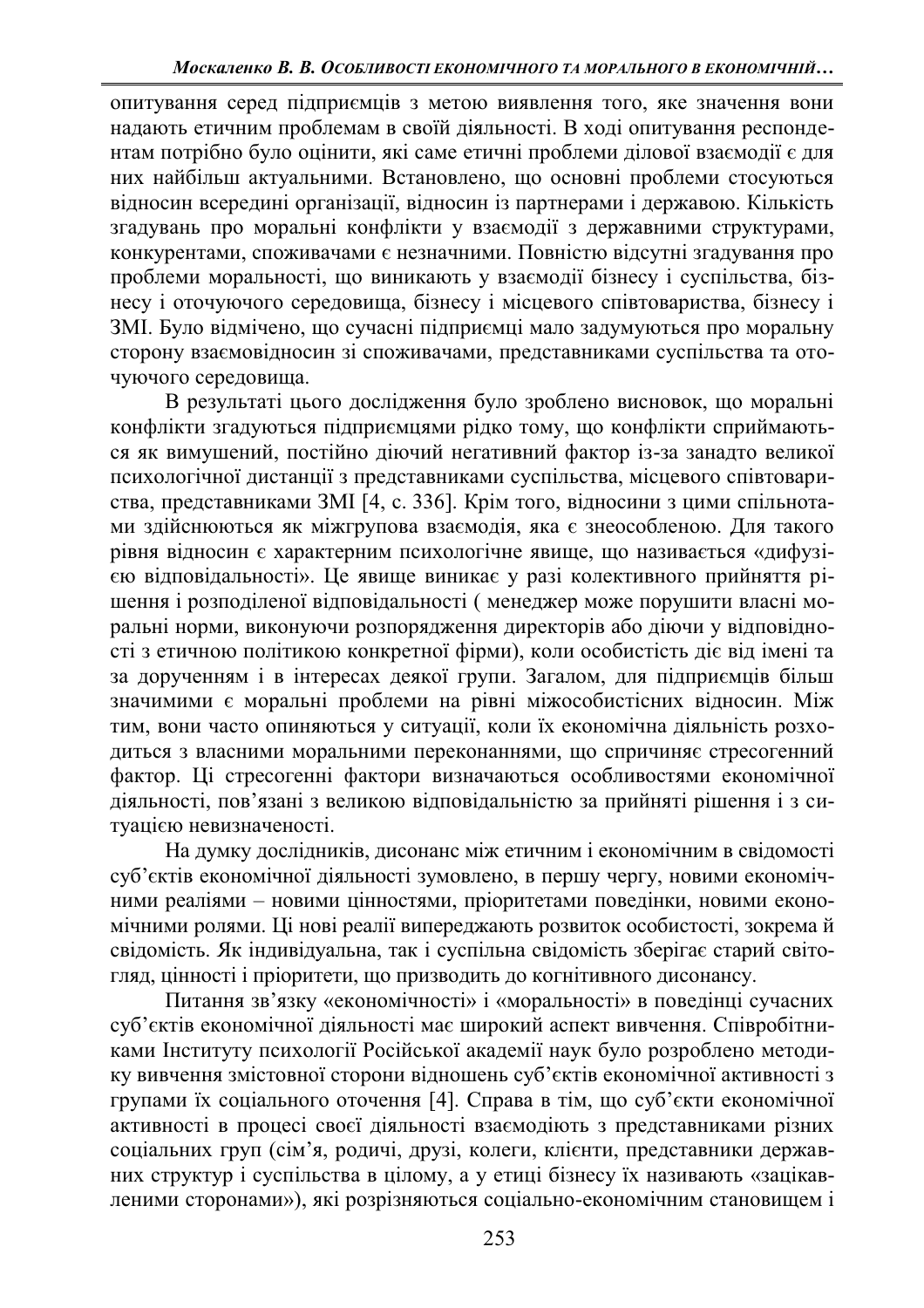статусно-рольовими характеристиками. Для визначення сукупності цих відмінностей соціологи та психологи використовують поняття «соціальна дистанція». Психологія має справу з відображенням цих відмінностей у свідомості особистості і для суб'єктивного сприймання соціальних, економічних і статусно-рольових характеристик використовує поняття «психологічна дистанція». На основі теоретичного та експериментального дослідження російські науковці довели, що саме ця психологічна дистанція визначає особливості відношення до представників різних соціальних категорій і, зокрема, особливості дотримання моральних норм. Зокрема, було доведено, що моральних норм, здебільше, дотримуються по відношенню до тих, хто знаходиться до більш близької психологічної дистанції.

Одним із аспектів вивчення співвідношення економічності і моральності в свідомості суб'єктів економічної діяльності є змістовний аналіз моральних норм у представників різного рівня і форм економічної активності. В цьому ключі Л.А. Журавльовим та А.Б. Купрейченко здійснено дослідження ставлення до дотримання моральних норм представниками груп, які мають різний рівень економічної активності [4]. В якості груп високого рівня економічної активності було виділено групи підприємців недержавних установ, а в якості менш економічно активних – підприємці державних підприємств. Такий розподіл зумовлено припущенням, що підприємці недержавного сектору більшою мірою втілюють в собі характеристики типу особистості рин- $\overline{Y}$ кової економіки, тобто рівень «економічності» у них є вищим порівняно з підприємцями державних установ. Це припущення було підкріплено даними індивідуально-психологічних характеристик, отриманими за методикою P. Кеттела. До уваги брались фактори F,G,N,J,Q2,Q3, які за Т-критерієм Стьюдента значно відрізнялись у двох груп підприємців. За показниками цих факторів отримано наступні психологічні портрети двох груп підприємців.

Особистість керівника державних підприємств є контрольованою, соціально пунктуальною, владною (переважання фактора Q3); у професійній діяльності виявляє обережність (фактор N - переважає); самовпевнена, спокійна, до всього ставиться серйозно і обережно, відчуває себе в більшій безпеці, ніж керівники недержавних підприємств. Проте, ця особистість менш активна і енергійна порівняно з керівниками недержавних підприємств (відмінності за фактором  $F -$ серйозність – імпульсивність).

Особистість керівника недержавних підприємств характеризується незалежністю, агресивністю, завзятістю, відповідальністю, терпимістю.

Порівняння соціально-психологічних портретів підприємців державних і недержавних установ дає підстави стверджувати про вищій рівень економічної активності (підприємливості) у підприємців недержавних установ.

Особливо цікавим є аналіз відмінностей між групами державних та недержавних підприємців за фактором G. В літературі цей фактор називають «моральна нормативність» або «впливовість почуттям – висока нормативність поведінки», «групова конформність», «сила Супер-Его». Частіше людина з високими оцінками за фактором G характеризується як високоморальна, традиційна, ригідна. Переважання цього фактору показує демонстрацію прихи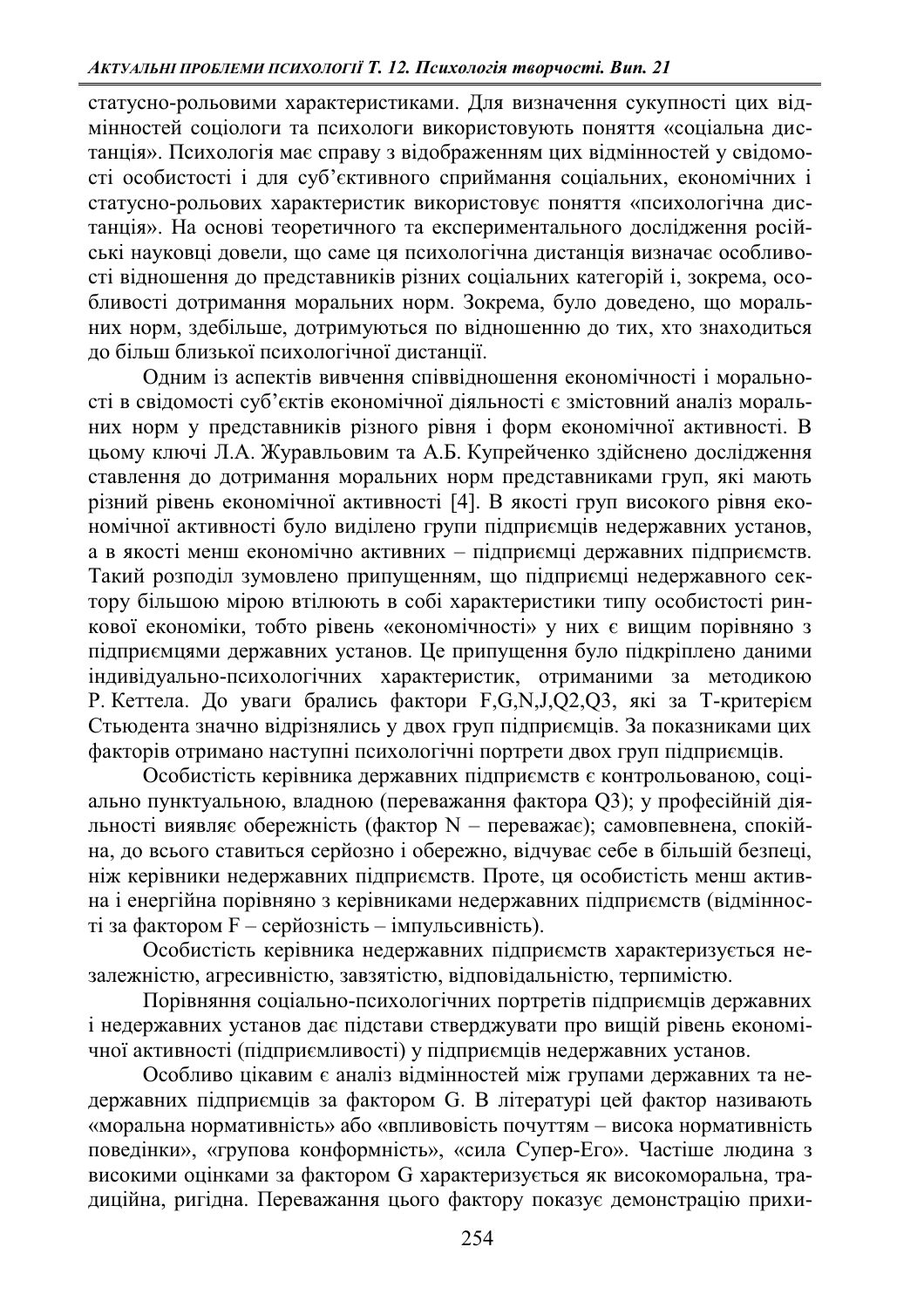льності до дотримання моральних норм. У дослідженні А.Б. Купрейченко цей фактор є вищим у представників державних підприємств, що дає підстави стверджувати, що « моральність» у керівників державних підприємств відповідає рівню їх економічної активності («економічності») [4].

Керівники недержавних підприємств відчувають внутрішній моральнісний конфлікт. Про це свідчить співіснування показників низького рівня факторів G (демонстрація дотримання моральних норм) та високого показника фактору О (відчуття провини). Такі висновки показують відносність категопій «моральність» та «економічність» і ставлять завдання змістовного дослідження цих феноменів.

Для змістовного дослідження ставлення суб'єктів економічної активності до дотримання моральних норм співробітниками Інституту психології Російської академії наук розроблено методику, яка оцінює відношення респондентів різних груп до дотримання норм правдивості, справедливості, відпо*ɜɿɞɚɥɶɧɨɫɬɿɩɪɢɧɰɢɩɨɜɨɫɬɿɬɟɪɩɢɦɨɫɬɿ* [4, c. 406-411].

За допомогою цієї методики здійснено дослідження особливостей ставлення керівників державних і недержавних підприємств до дотримання норм правдивості, справедливості, відповідальності, принциповості, терпимості.

Встановлено, що представники групи керівників недержавних підприемств порівняно з представниками державних підприємств більшою мірою прагнуть дотримуватись таких етичних якостей як справедливість, відповідальність і терпимість. Це пояснюється тим, що у сфері бізнесу досягнення високого економічного ефекту передбачає глибоку залученість керівника у відносини всередині організації і за її межами, а без дотримання моральних норм можна втратити довіру, що негативно вплине на економіку. Отже, представники недержавних підприємств у ділових стосунках пред'являють більш високі вимоги до дотримання норм відповідальності, справедливості і терпимості. В той же час у існуючих умовах економічної діяльності такий високий рівень дотримання норм досягти неможливо. Ця невідповідність призводить до виникнення «внутрішнього морального конфлікту».

Представники груп керівників державних підприємств більш прагнуть дотримуватись норм принциповості, вони частіше проявляють таки якості як дисциплінованість, обов'язковість, прагнення до дотримання соціальних норм. Цим пояснюється більш високий рівень ставлення до дотримання норм принциповості у керівників державних підприємств. Між тим, принциповість означає деяку жорсткість, ригідність у прагненні до дотримання норм.

Керівники державних підприємств «Я-ідеальне» і «Я-реальне» за фактором правдивість оцінюють дуже близько, тобто моральнісний конфлікт за якістю «правдивість» у них відсутній. У керівників недержавних підприємств за якістю «правдивість» рівень ідеального значно нижче. Можливо це тому, що керівники недержавних підприємств мають уявлення про нечесний бізнес, бо вважають, що у ділових відношеннях допускається низький рівень правдивості, але себе вони оцінюють досить високо. У них теж є відсутнім внутрішній моральний конфлікт, але він має негативне значення («Я-Реальне» перевершує «Я- ідеальне»). Ставлення до дотримання норм правди-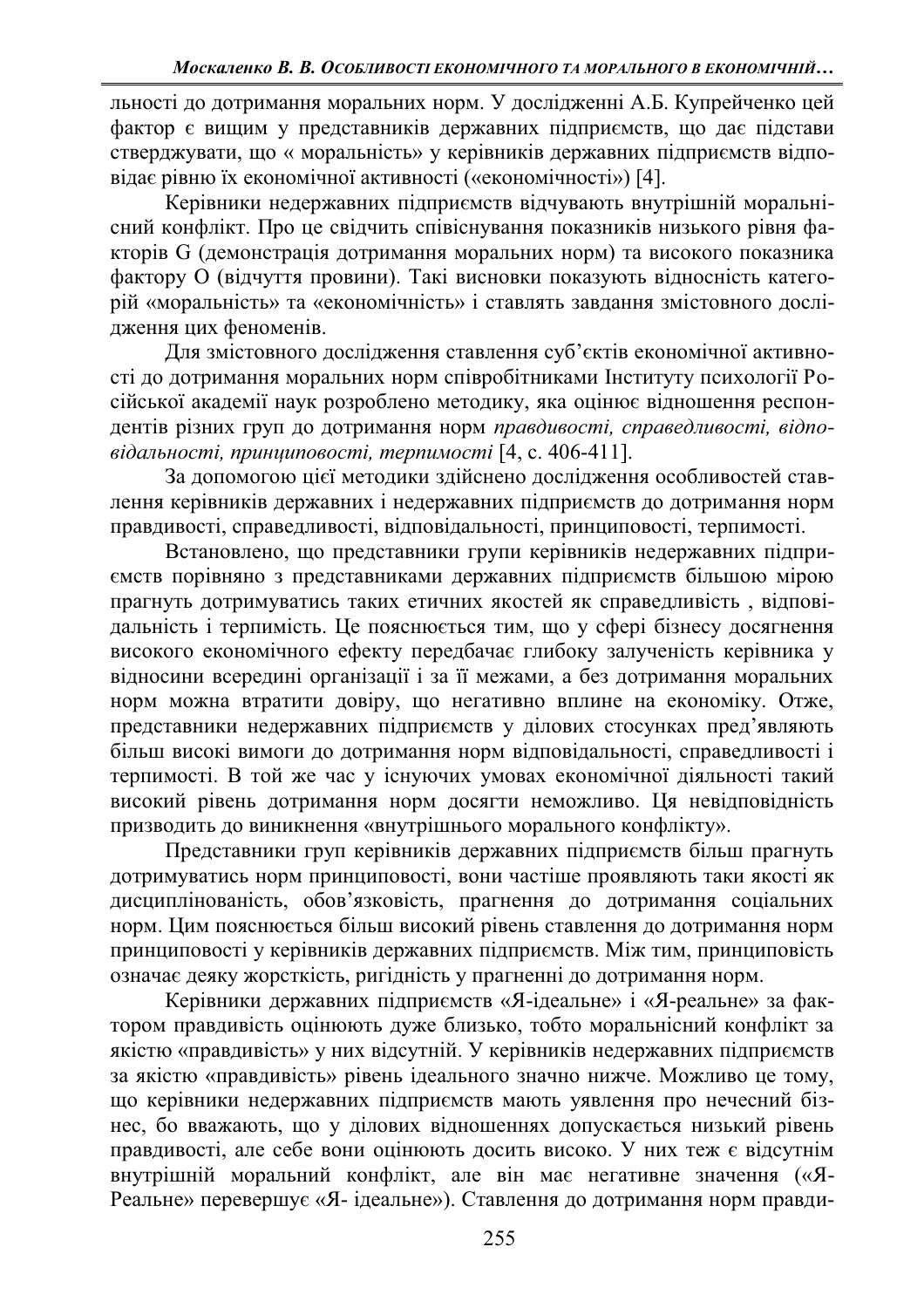вості і принциповості вписується у існуючі у керівників уявлення про нечесний бізнес. Це випливає з таких даних. Правдивість у керівників недержавних підприємств «Я-реальне» перевершує «Я-ідеальне». Вони вважають, що у ділових відносинах може бути достатньо низький рівень правдивості. Однак власний рівень «реальної правдивості» керівники недержавних підпри- $\epsilon$ мств оцінюють досить високо, як і представники другої групи [4, с. 351].

Виходячи із представлених досліджень, можна представити наступні психологічні портрети «моральності» особистості підприємців різних форм власності.

Особистість керівника державних підприємств можна охарактеризувати як особистість контрольовану, соціально пунктуальну і успішну в професіях, що пред'являють високі вимоги обережності, таку, що виявляє прихильність до сильної влади. Вони є більш самовпевненими, спокійними, відчувають себе у більшій безпеці, ніж бізнесмени. Керівники державних підприємств мають більш чітко виражені моральні переконання. В той же час вони менш активні і енергійні, менш винахідливі і ініціативні.

Керівників недержавних підприємств можна охарактеризувати як більш незалежних, агресивних і хватких, і в той же час вони більш схильні до почуття провини. Для них є характерним внутрішній моральний конфлікт.

# *ȼɢɫɧɨɜɤɢɬɚɩɟɪɫɩɟɤɬɢɜɢɩɨɞɚɥɶɲɢɯɞɨɫɥɿɞɠɟɧɶ***.**

1. Порівнюючи психологічні портрети підприємців різного рівня економічної активності з результатами дослідження ставлення ними до дотримання моральних норм, можна зробити висновок про взаємозв'язок моральності та рівня економічності в економічній культурі особистості.

2. Підприємці недержавних підприємств (бізнесмени) в соціальнопсихологічних характеристиках мають більш високий рівень «економічності» (підприємливості) порівняно з підприємцями державних установ. У ділових стосунках недержавні підприємці пред'являють більш високі вимоги до дотримання норм відповідальності, справедливості, терпимості. В той же час вони мають внутрішній моральний конфлікт, що свідчить про дисгармонійність у співвідношенні «економічності» і «моральності в їх економічній культурі.

Підприємці державних установ характеризуються меншим рівнем «економічності» (підприємливості) порівняно з підприємцями недержавних форм власності. Такий рівень (неринковий) «економічності» співвідноситься з типом «моральності», який характеризується прагненням до дотримання норм принциповості, обов'язковості, дисциплінованості, колективістських соціальних норм. Такі норми більш відповідають недемократичним стратегіям керівництва.

3. Провідні цінності ринкової ідеології полягають у свободі як важливого ресурсу суб'єкта економічної діяльності. В сучасних умовах трансформації суспільства в результаті існування багатьох обмежень для активної і підприємливої особистості спостерігається дисонанс між етичним і економічним у підприємців, які представляють ринковий тип особистості.

Зняття цього дисонансу можливе за умови змін економічної свідомості громадян суспільства в процесі їх економічної соціалізації, результатом якого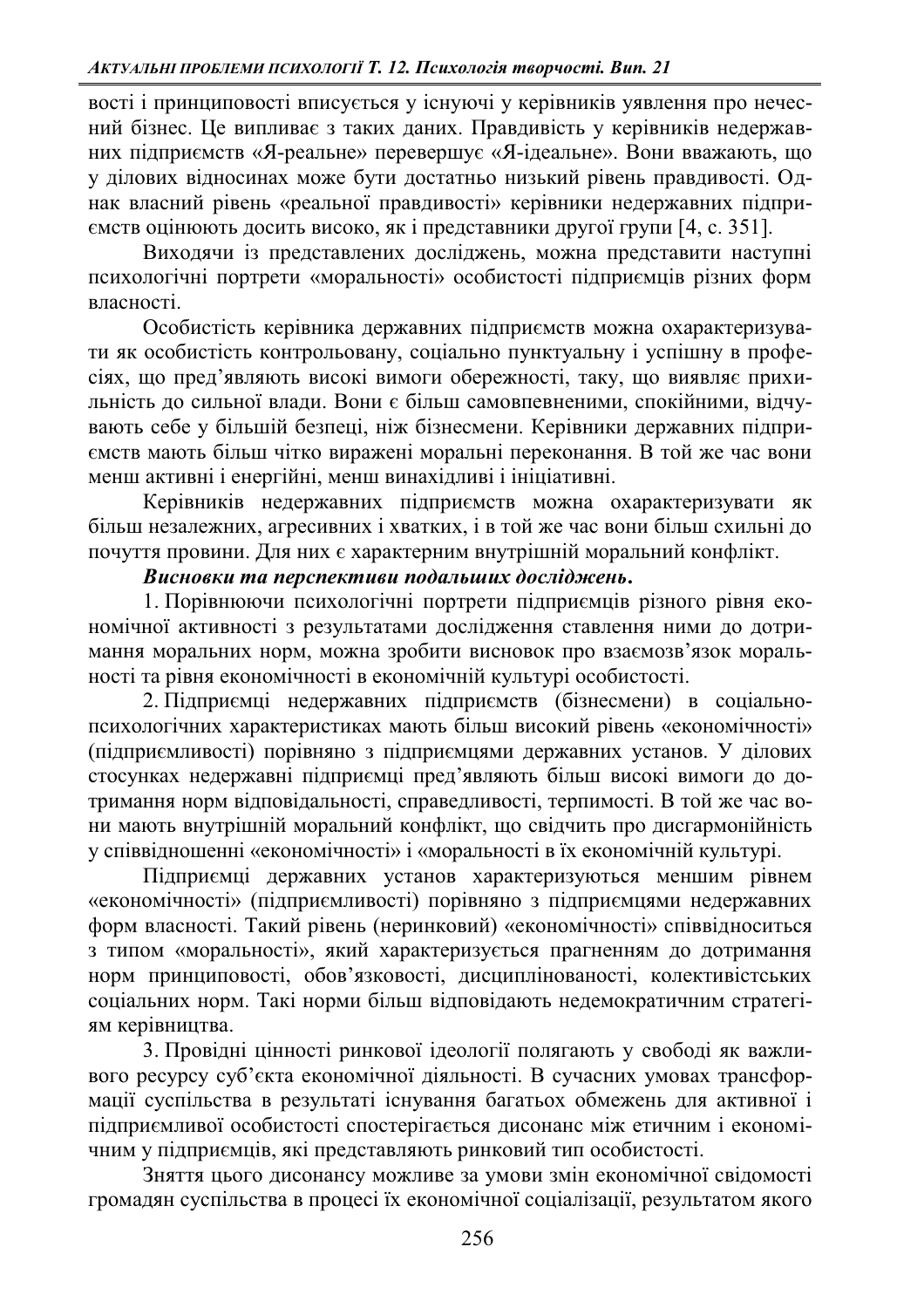€ формування економічної культури як гармонійного поєднання економікопсихологічних характеристик «економічності» та «моральності» особистості.

### СПИСОК ВИКОРИСТАНИХ ДЖЕРЕЛ

- 1. Вяткин А. П. Экономическая социализация личности в условиях изменяющегося общества. / А.П. Вяткин // Дис...докт. психол. наук. - Санкт- $\Pi$ erepõypr, 2011.  $-$  420 c.
- 2. *Дейнека О. С.* Экономическая психология: учебное пособие / О.С. Дейнека.  $-$  СПб.: Питер. изд. С.-Петерб. ун-та.  $-$  2000.  $-$  160 с.
- 3. Диалектика деятельности и культура / Отв. ред. В.Г. Табачковский, А.И. Яценко. - К.: Наук. думка, 1983. - 296 с.
- 4. Журавлёв А. Л. Нравственно-психологическая регуляция экономической активности / А.Л. Журавлёв, А.Б. Купрейченко. – М.: Изд-во «Институт психологии РАН», 2003. - 436 с.
- 5. *Леонтьев А. Н.* Деятельность. Сознание. Личность / А.Н. Леонтьев. М.: Политиздат, 1975. - 305 с.
- 6. *Леонтьев Д.А.* Психология смысла: природа, строение и динамика смысловой реальности / Д.А. Леонтьев. – М.: Смысл, 2007. – 511 с.
- 7. *Москаленко В*. Економічна культура особистості: соціально-психологічний аспект: монографія / В. Москаленко, Ю. Шайгородський, О. Міщенко. - К.: Вид-во «Центр соціальних комунікацій», 2012. – 348 с.
- 8. *Москаленко В. В.* Соціалізація особистості: монографія / В.В. Москаленко. -К.: Фенікс, 2013. - 540 с.
- 9. *Петрунин Ю.Ю.* Этика бизнеса: учебнное пособие / Ю.Ю. Петрунин, В.К. Борисов. – М.: Дело, 2000. – 280 с.
- 10. Шадриков В. Д. Происхождение человечности / В.Д. Шадриков. М.: Лоroc,  $2004. - 296$  c.

### $REFERENCES$   $TRANSLITERANED$

- 1. *Viatkyn A. P.* Ekonomycheskaia sotsyalyzatsyia lychnosty v uslovyiakh vzmeniajushchehosia obshchestva. / A.P. Viatkyn // Dys...dokt. psykhol. nauk. -Sankt-Peterburh,  $2011. - 420$  s.
- 2. *Deineka O. S.* Ekonomycheskaia psykholohyia : uchebnoe posobye / O.S. Deineka. - SPb.: Pyter. yzd. S.-Peterb. un-ta. - 2000. 160 s.
- 3. Dyalektyka deiatelnosty y kultura / Otv. red. V.H. Tabachkovskyi, A.Y. Yatsenko. – K.: Nauk. dumka, 1983. – 296 s.
- 4. *Zhuravlev A. L.* Nravstvenno-psykholohycheskaia rehuliatsyia ekonomycheskoi aktyvnosty / A.L. Zhuravlev, A.B. Kupreichenko. - M.: Yzd-vo «Ynstytut psykholohyy RAN»  $2003. -436$  s.
- 5. *Leontev A. N.* Deiatelnost. Soznanye. Lychnost / A.N. Leontev. M.: Polytyzdat,  $1975. - 305$  s.
- 6. *Leontev D. A.* Psykholohyia smysla: pryroda, stroenye y dynamyka smyslovoi realnosty / D.A. Leontev.  $-M$ .: Smysl, 2007.  $-511$  s.
- 7. *Moskalenko V.* Ekonomichna kultura osobystosti: sotsialno-psykholohichnyi aspekt : monohrafiia / V. Moskalenko, Iu. Shaihorodskyi, O. Mishchenko. - K.: Vyd-vo «Tsentr sotsialnykh komunikatsii»,  $2012 - 348$  s.
- 8. Moskalenko V. V. Sotsializatsiia osobystosti : monohrafiia / V.V.Moskalenko. -K.: Feniks,  $2013. - 540$  s.
- 9. *Petrunyn Iu. Iu.* Etyka byznesa : uchebnnoe posobye / Iu.Iu. Petrunyn, V.K. Borysov.  $- M$ .: Delo, 2000.  $- 280$  s.
- 10. *Shadrykov V. D.* Proyskhozhdenye chelovechnosty / V.D. Shadrykov. M.: Lohos,  $2004. - 296$  s.